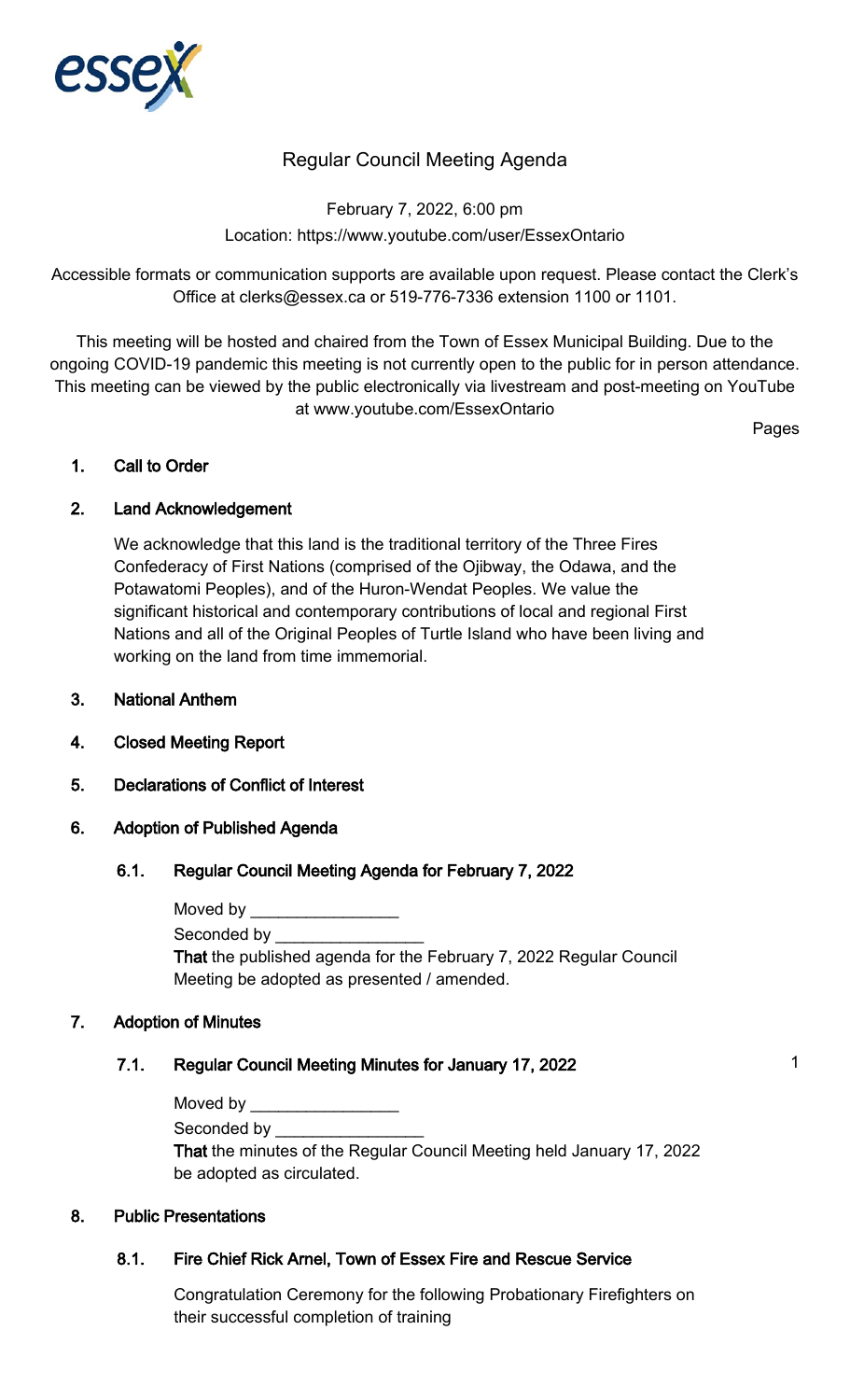Adam Mitchell - Essex Station 1

Kevin Sinn - Essex Station 1

Cole Freeman - Essex Station 2

Angela Lang - Essex Station 2

Dennis Lang - Essex Station 2

Austin Power-Wagenaar - Essex Station 2

Kyle Vermast - Essex Station 2

Jared Burns - Essex Station 3

Alex Dunmore - Essex Station 3

Daniel (D.J.) Lacey - Essex Station 3

Kyle Renaud - Essex Station 3

• Presentation of Essex Fire and Rescue Badges and Essex Fire **Coins** 

Moved by  $\frac{1}{2}$ 

Seconded by

That the presentation made by Fire Chief Rick Arnel to the Probationary Firefighters be received; and

That Council extends their congratulations to the Probationary Firefighters on their successful completion of the required training.

## 8.2. David Mota, Resident 13

RE: Affordable Housing Presentation

Moved by **Example 20** Seconded by That the presentation by David Mota entitled "Affordable Housing" be received.

#### 9. Unfinished Business

#### 10. Reports from Administration

### 10.1. Capital Works and Infrastructure-2022-01 27

RE: 2022 Bridge and Culvert Inspections

Recommended Action:

Moved by

Seconded by

That Capital Works and Infrastructure-2022-01 Report entitled 2022 Bridge and Culvert Inspections prepared by Kevin Girard, Director, Infrastructure Services dated February 7, 2022 be received; and

That Council appoint the engineering firm of Keystone Bridge Management Corporation (Keystone) to provide engineering services to complete the 2022 inspections of structures within the Town of Essex in accordance with the completed request under Section 22.03 of the Town of Essex Procurement By-Law 1043.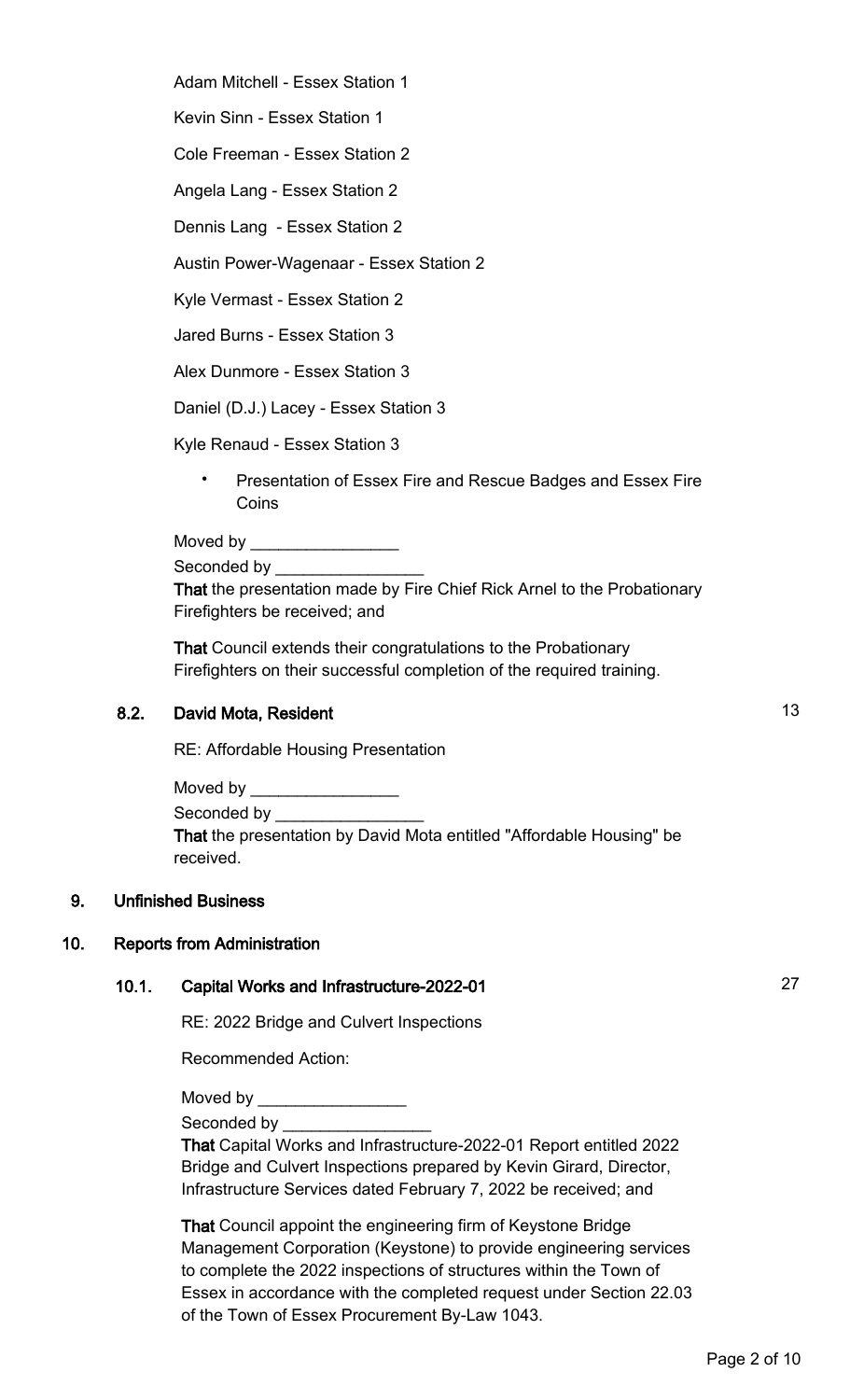## 10.2. Capital Works and Infrastructure-2022-02

RE: 2021 Engineering Services for Bridge Replacement/Rehabilitation

Recommended Action:

Moved by

Seconded by

That Capital Works and Infrastructure-2022-02 Report entitled 2021 Engineering Services for Bridge Replacement/Rehabilitation prepared by Kevin Girard, Director, Infrastructure Services dated February 7, 2022 be received;

That Council award the Engineering Services for Bridge Rehabilitation (RFP-ID-21-024) to RC Spencer Associates Inc. in the amount of \$61,152.67 including all non-refundable Harmonized Sales Tax; and

That Council approve the additional funding of \$11,152.67 above the approved 2022 Capital Budget of \$50,000 for Engineering for Various Bridges and Culverts (PW-21-0011) from the Town's Asset Management Lifecycle Reserve.

## 10.3. Community Services-2022-01 39

RE: Colchester Harbour Operating Agreement Renewal with the Department of Fisheries and Oceans (DFO)

Recommended Action:

Moved by

Seconded by

That Community Services-2022-002 Report entitled Colchester Harbour Operating Agreement Renewal with the Department of Fisheries and Oceans Canada be received;

That Council approve By-Law Number 2121 to renew the operating agreement of the Colchester Harbour with the Department of Fisheries and Oceans under the same terms and conditions for an additional five (5) years commencing February 1, 2022; and

That By-Law 2121 be read a first, a second and a third time and finally passed on February 7, 2022.

10.3.1. By-Law 2121 42

## 10.4. Community Services-2022-02 52

RE: Canada Community Revitalization Fund – Essex Centre Sport Field Funding Application

Recommended Action:

Moved by  $\_\_$ 

Seconded by \_\_\_\_

That Community Services-2022-02 Report entitled Canada Community Revitalization Fund (CCRF) – Essex Centre Sport Field Funding Application be received; and

That the following resolution be approved by Council for the purpose of confirming funding for the Canada Community Revitalization Fund (CCRF) for the development of a portion of Phase 1 of the new Essex Centre Sport Fields: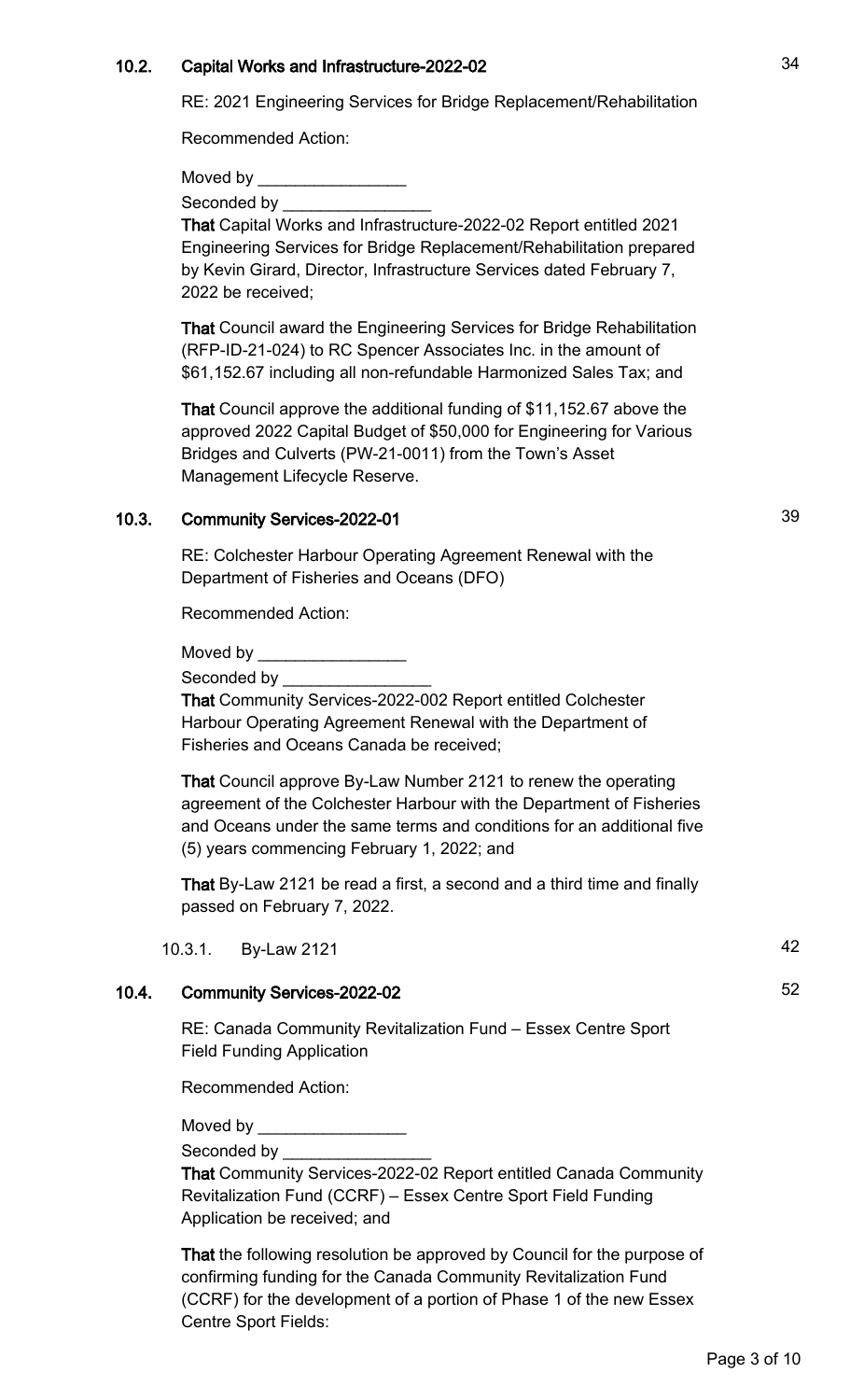a. That Council approve the submission of an application to Canada Community Revitalization Fund (CCRF) for the development of a portion of Phase 1 of the new Essex Centre Sport Fields; and

b. That should the Town of Essex be successful in receiving the maximum of 75% of all eligible Canada Community Revitalization Fund costs submitted, up to a maximum of \$750,000 of the total Phase 1A project (Budget cost of \$1,068,899), that the Town of Essex confirms funding for the remaining \$318,899 of the total Phase 1A project cost through the General Contingency Reserve.

## 10.5. Corporate Services-2022-01 58

RE: 2022 Capital Financing

Recommended Action:

Moved by  $\_\_$ 

Seconded by

That Corporate Services-2022-01 Report entitled 2022 Capital Financing prepared by Katelynn Giurissevich, Director, Corporate Services dated February 7, 2022 be received; and

That By-Law 2120 be read a first, second and a third time and be finally passed on February 7, 2022.

10.5.1. By-Law 2120 63

## 10.6. Fire and Rescue Services-2022-01 **73**

RE: Essex Fire 2021 Annual Review

Recommended Action:

Moved by \_\_\_\_\_\_\_\_\_\_\_\_\_\_\_\_

Seconded by **Example 20** 

That Fire and Rescue Services-2022-01 Report entitled Essex Fire and Rescue 2021 Annual Review prepared by Richard Arnel, Fire Chief dated February 7, 2022, be received for information.

## 10.7. Parks and Facilities-2022-01 103

RE: Ice Rental/Floor Rate Increase Starting 2022-2023 Season

Recommended Action:

Moved by \_\_\_\_\_\_\_\_\_\_\_\_\_\_\_\_

Seconded by

That Parks and Facilities-2022-01 Report entitled Ice Rental/Floor Rate Increase Starting 2022-2023 Season prepared by Jake Morassut, Manager, Parks and Facilities dated February 7, 2022 be received; and

That Council approve a 1.5% rate increase for all ice rentals beginning August 1, 2022.

## 10.8. Parks and Facilities-2022-02 108

RE: Request of Additional Funds for Harbour Gate Installation

Recommended Action: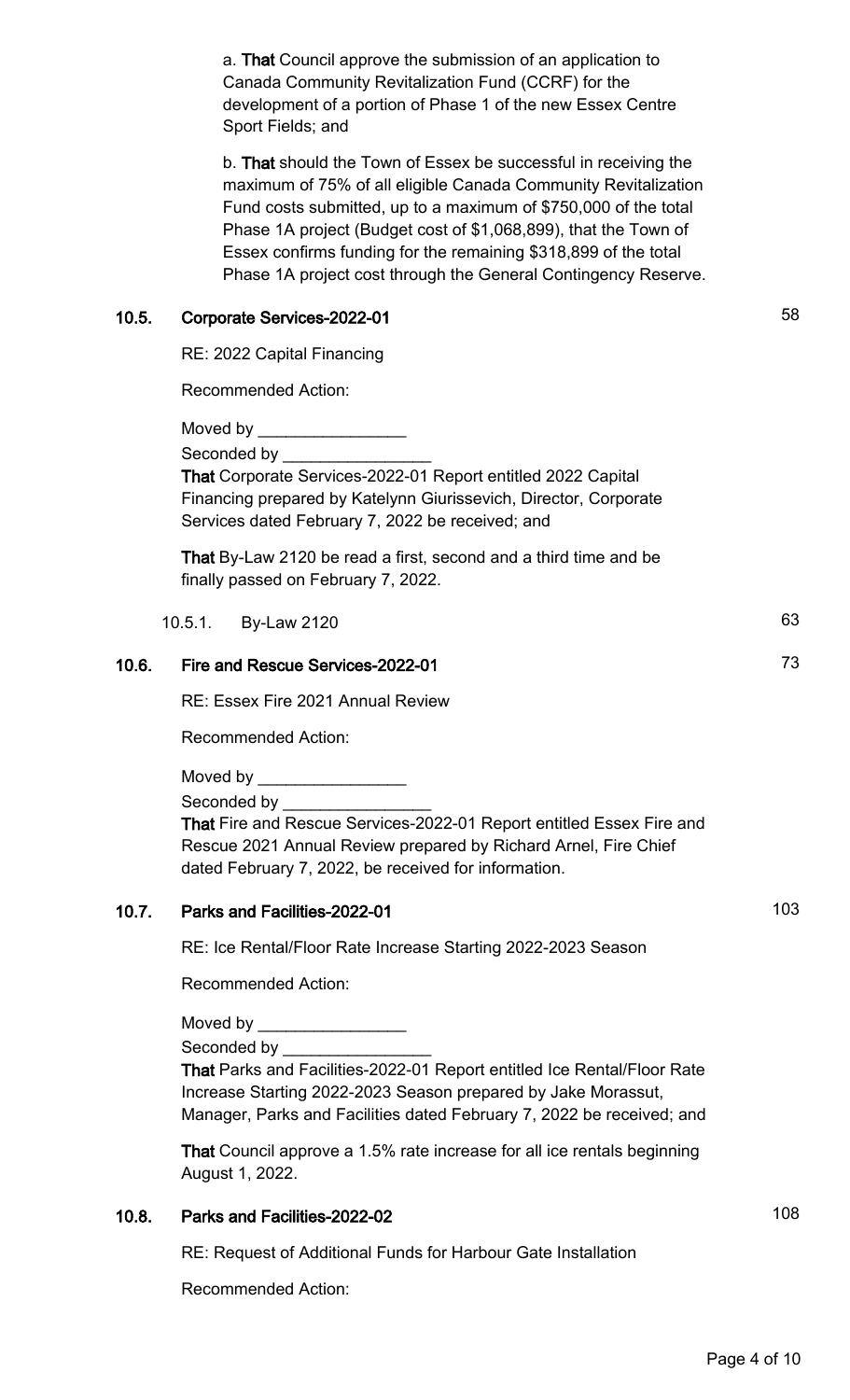Moved by **Example 20** 

Seconded by

That Parks and Facilities-2022-02 Report entitled Request of Additional Funds for Harbour Gate Installation, prepared by Jake Morassut, Manager, Parks and Facilities dated February 7, 2022, be received; and

That Council approve an additional \$8,840.83 to be funded from the Parks and Recreation Building and Equipment Reserve for capital project CS-21-0086 Install Gates and FOBs at Each Colchester Dock Entrance.

# 10.9. Economic Development-2022-02 10.9. http://www.facebook.com/

RE: Community Improvement Plan – Annual Summary 2021

Recommended Action:

Moved by **Example** 

Seconded by \_\_\_\_\_\_\_\_\_\_\_\_\_\_\_\_

That Economic Development-2022-02 Report entitled Community Improvement Plan-Annual Summary 2021 prepared by Nelson Silveira, Economic Development Officer dated February 7, 2022 be received; and

That Council approve the transfer of \$30,901.38 from the Harrow and Colchester Community Improvement Plan (CIP) budget to fund pending applications through the Essex Community Improvement Plan (CIP) program for the December 31, 2021 year end.

# 11. Reports from Youth Members

# 12. County Council Update

# 12.1. Essex County Council Regular Meeting Minutes - December 15, 2021 121

| Moved by                                                           |
|--------------------------------------------------------------------|
| Seconded by                                                        |
| <b>That the minutes of the Regular County Council Meeting held</b> |
| December 15, 2021 be received.                                     |

## 13. Correspondence

# 13.1. Correspondence to be received

| Moved by                                                              |
|-----------------------------------------------------------------------|
| Seconded by                                                           |
| That all of the correspondence listed in Agenda Item 13.1 be received |
| and, where indicated, to further share such information with the      |
| community using suitable methods of communication.                    |
|                                                                       |

13.1.1. Town of Essex Community Heritage Preservation Award and Heritage Bursary 135

RE: Call for Nominations

13.1.2. Ministry of Finance 13.1.2.

RE: Property Tax Decisions for the 2022 Taxation Year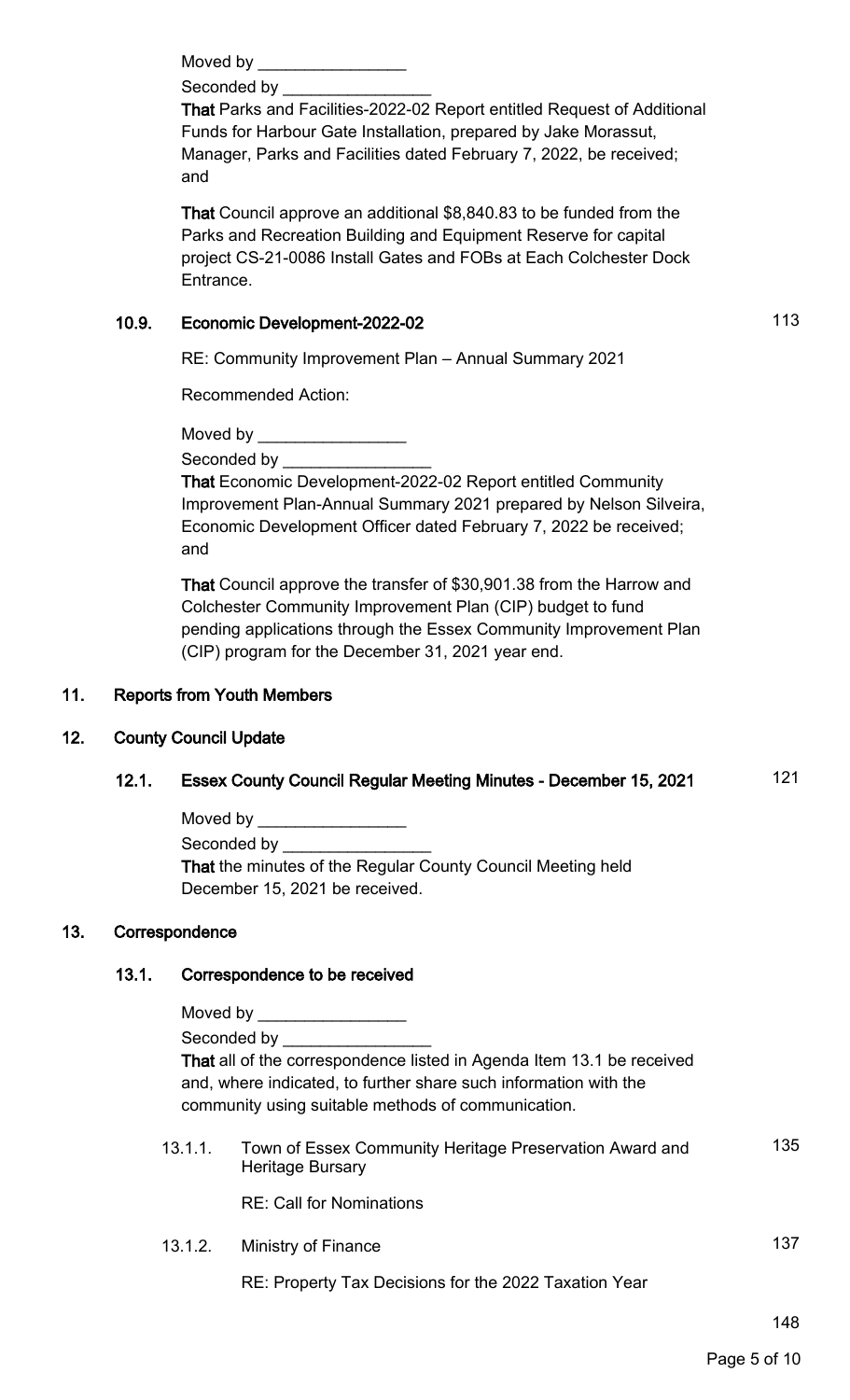|     | 13.1.3.                                                                                                         | Ministry of Finance                                                                                                                                       |     |
|-----|-----------------------------------------------------------------------------------------------------------------|-----------------------------------------------------------------------------------------------------------------------------------------------------------|-----|
|     |                                                                                                                 | RE: Applications Now Open for Ontario Business Costs<br>Rebate Program                                                                                    |     |
|     | 13.1.4.                                                                                                         | Ministry of Municipal Affairs and Housing                                                                                                                 | 152 |
|     |                                                                                                                 | RE: Municipal Modernization Program                                                                                                                       |     |
|     | 13.1.5.                                                                                                         | Ministry of the Environment, Conservation and Parks                                                                                                       | 154 |
|     |                                                                                                                 | RE: Regulatory and Policy Proposals under the Conservation<br><b>Authorities Act</b>                                                                      |     |
|     | 13.1.6.                                                                                                         | <b>Essex Region Conservation Authority</b>                                                                                                                | 156 |
|     |                                                                                                                 | RE: 2021 Annual Report                                                                                                                                    |     |
|     | 13.1.7.                                                                                                         | <b>County of Essex</b>                                                                                                                                    | 178 |
|     |                                                                                                                 | Re: Integrated Management Plan for Plastics                                                                                                               |     |
|     | 13.1.8.                                                                                                         | <b>County of Essex</b>                                                                                                                                    | 182 |
|     |                                                                                                                 | RE: Calling on the Province to Give More Support to Small<br><b>Businesses</b>                                                                            |     |
|     | 13.1.9.                                                                                                         | <b>Essex-Windsor Solid Waste Authority</b>                                                                                                                | 185 |
|     |                                                                                                                 | RE: Resolution of the Essex-Windsor Solid Waste Authority<br>Board - Regional Food and Organics and Biosolids Waste<br><b>Management Project</b>          |     |
|     | 13.1.10.                                                                                                        | <b>Union Water Supply System</b>                                                                                                                          | 187 |
|     |                                                                                                                 | RE: Joint Board of Management Minutes of December 15,<br>2021                                                                                             |     |
|     | 13.1.11.                                                                                                        | Plympton-Wyoming                                                                                                                                          | 193 |
|     |                                                                                                                 | Re: Fire Safety Measures - Request to Review the Ontario Fire<br><b>Code Retrofit Section 9.5</b>                                                         |     |
|     | 13.1.12.                                                                                                        | Town of Caledon and Town of Mono                                                                                                                          | 196 |
|     |                                                                                                                 | RE: Letter regarding Provincial Offence Courts in Dufferin and<br>Caledon                                                                                 |     |
|     | 13.2.                                                                                                           | Correspondence to be considered for receipt and support                                                                                                   |     |
| 14. | <b>Committee Meeting Minutes</b>                                                                                |                                                                                                                                                           |     |
|     |                                                                                                                 |                                                                                                                                                           |     |
|     | Seconded by Seconded by Seconded by Seconded by Seconded by Seconded Seconded Seconded Seconded Seconded Second |                                                                                                                                                           |     |
|     |                                                                                                                 | That all the Committee Meeting minutes listed in Agenda Item 14, together with<br>any recommendations to Council noted therein, be received, approved and |     |
|     | adopted as circulated.                                                                                          |                                                                                                                                                           |     |

| 14.1. | <b>Property Standards - November 17, 2021</b> | 199 |
|-------|-----------------------------------------------|-----|
| 14.2. | Drainage Board - November 24, 2021            | 204 |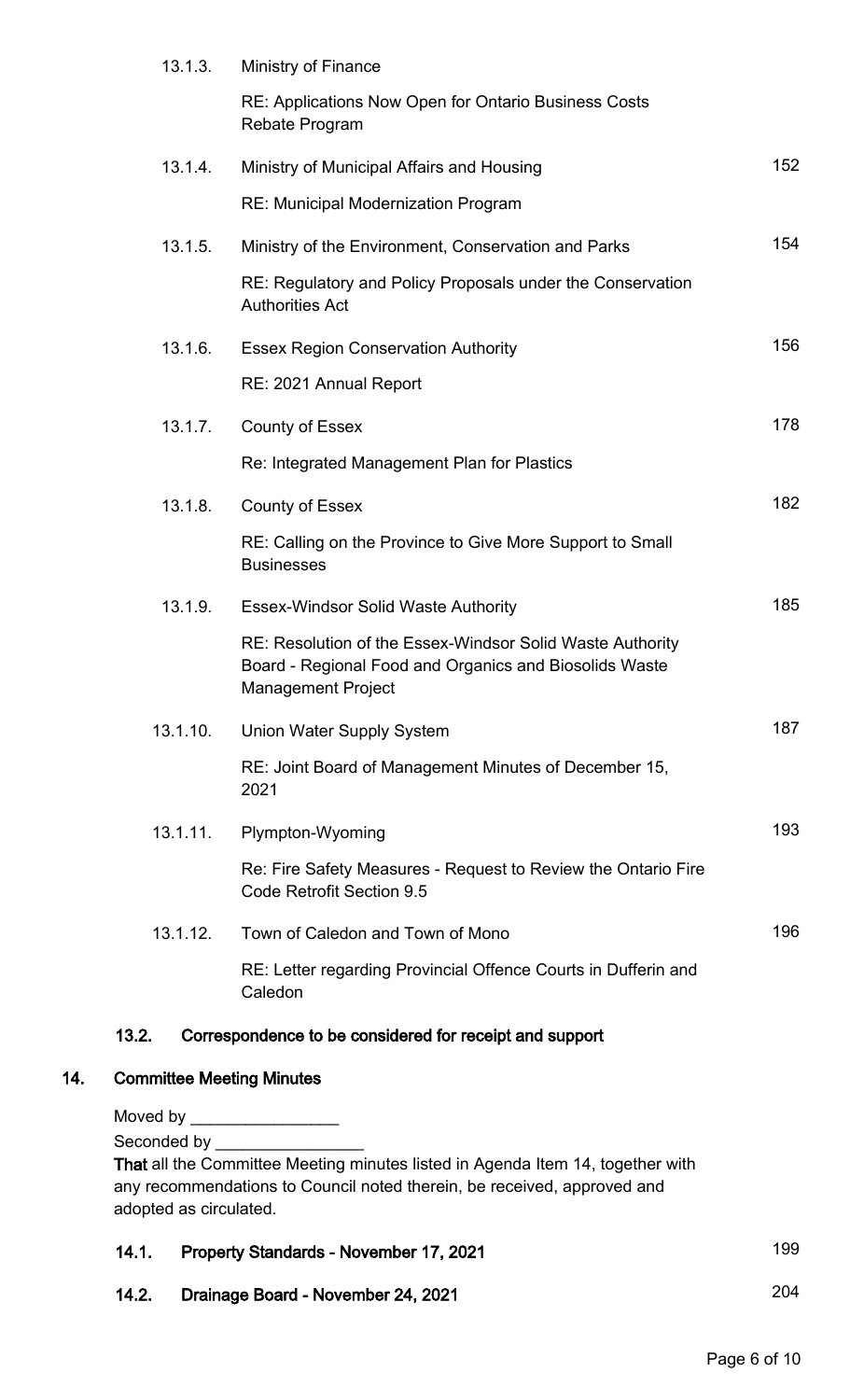## 14.3. Personnel Committee - January 21, 2022 **211**

#### Recommendation to Council:

## PC-22-04

Moved by Councillor Bondy Seconded by Councillor Bowman

That the Personnel Committee recommend to Council the adoption of the updated Staff Training and Development (Policy 001) as presented in HR Report 2022-03 by resolution at the next regular Council meeting.

**Carried** 

## 14.4. Finance Committee - January 24, 2022 **214**

## 15. Financial

## 15.1. November 2021 Bank Payments Report 2021 218

Moved by

Seconded by

That the Bank Payments Report, including November 2021 cheque register, cheque number 53731 to cheque number 53850 and electronic funds transfer (EFT) payment number EFT005603 to EFT005779 inclusive in the amount of \$2,896,238.43; the Preauthorized Payments for the month of November in the amount of \$279,437.20; and Payroll for the month of November in the amount of \$413,621.81, be ratified as submitted.

# 15.2. December 2021 Bank Payments Report 2004 15.2.

Moved by

Seconded by

That the Bank Payments Report, including December 2021 cheque register, cheque number 53851to cheque number 53942 and electronic funds transfer (EFT) payment number EFT005780 to EFT005936 inclusive in the amount of \$5,443,689.34; the Preauthorized Payments for the month of December in the amount of \$406,558.74; and Payroll for the month of December in the amount of \$656,072.34, be ratified as submitted.

#### 16. New Business

#### 17. Notices of Motion

#### 17.1. The following Notice of Motion is being presented this evening and will be brought forward for Council's consideration at the February 22, 2022 Regular Council Meeting.

17.1.1. Councillor Bondy

Moved by Councillor Bondy Seconded by

That Council give direction to Administration to explore and report back the cost of rehabilitating County Road 20 from Walnut Street easterly to the County of Essex Connecting Link limit in the Community of Harrow, and that the County of Essex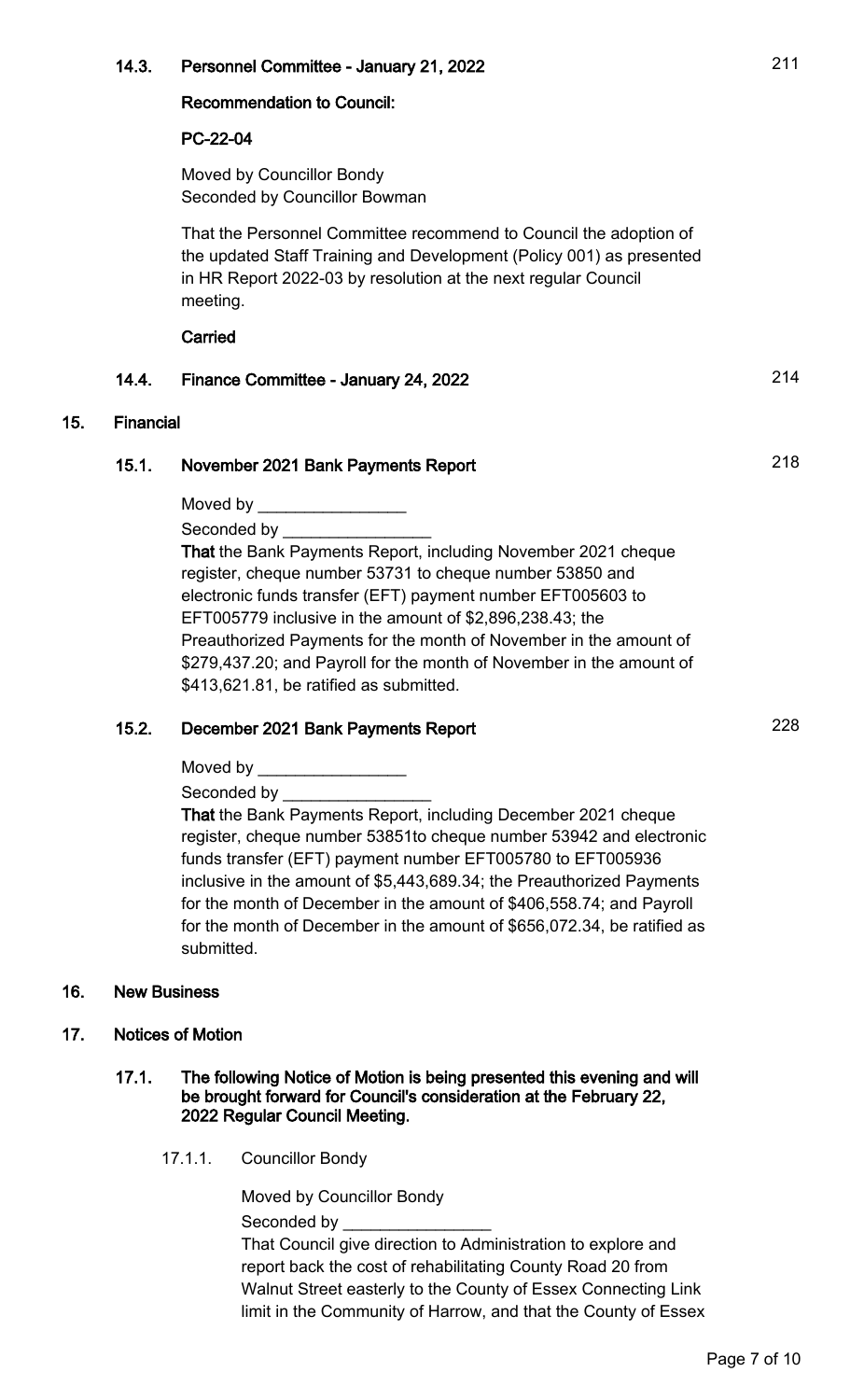be consulted on completing this in partnership under the connecting link agreement.

## 18. Reports and Announcements from Council Members

Verbal update from Mayor Meloche regarding E.L.K. Energy.

#### 19. By-Laws

#### 19.1. By-Laws that require a third and final reading

19.1.1. By-Law 2113 237

Being a by-law to confirm the proceedings of the January 17, 2022, Regular Meeting of Council of The Corporation of the Town of Essex

Moved by Seconded by

That By-Law 2113 being a by-law to confirm the proceedings of the January 17, 2022, Regular Meeting of Council of The Corporation of the Town of Essex be read a third time and finally passed on February 7, 2022.

#### 19.2. By-Laws that require a first, second, third and final reading

19.2.1. By-Law 2118 239

Being a by-law to amend By-Law Number 2107, being a by-law to establish Water and Sanitary Sewer Rates and Charges

Moved by  $\equiv$ Seconded by

That By-Law 2118 being a By-Law to amend By-Law Number 2107, being a by-law to establish Water and Sanitary Sewer Rates and Charges be read a first, a second and a third time and finally passed on February 7, 2022.

19.2.2. By-Law 2119 242

Being a by-law to provide for an interim tax levy and to provide for the payment of taxes and to provide for penalty and interest

Moved by \_\_\_\_\_\_\_\_\_\_\_\_\_\_\_\_

Seconded by \_\_\_\_\_\_\_\_\_\_\_\_\_\_\_\_ That By-Law 2119 being a by-law to provide for an interim tax levy and to provide for the payment of taxes and to provide for penalty and interest be read a first, a second, and a third time and finally passed on February 7, 2022.

19.2.3. By-Law 2123 244

Being a By-law to to enter into a Wages and Benefit Agreement between the Corporation of the Town of Essex and its Firefighter Employees

Moved by \_\_\_\_\_\_\_\_\_\_\_\_\_\_\_\_ Seconded by That By-Law 2123 being a by-law to to enter into a Wages and Benefit Agreement between the Corporation of the Town of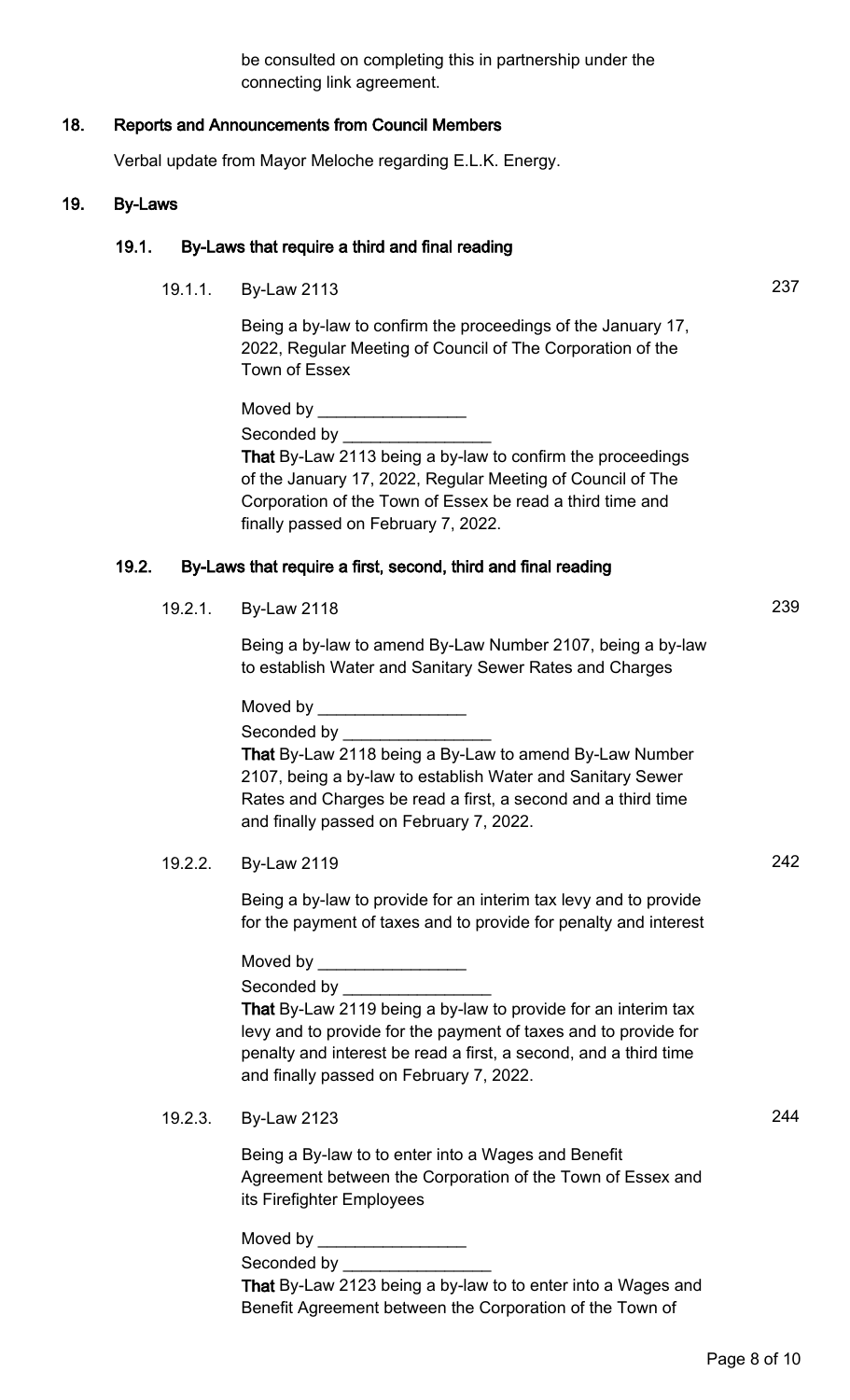Essex and its Firefighter Employees be read a first, a second and a third time and finally passed on February 7, 2022.

19.2.4. By-Law 2124 245

RE: Human Resources Information System (HRIS)

Being a by-law to enter into an Agreement between The Corporation of the Town of Essex ("the Recipient") and Her Majesty in right of Ontario as represented by the Minister of Municipal Housing Affairs and Housing (the "Province")

Moved by  $\rule{1em}{0.15mm}$ 

Seconded by \_\_\_\_\_\_\_\_\_\_\_\_\_\_\_\_

That By-Law 2124 being a by-law to enter into an Agreement between The Corporation of the Town of Essex ("the Recipient") and Her Majesty in right of Ontario as represented by the Minister of Municipal Housing Affairs and Housing (the "Province") be read a first, a second and a third time and finally passed February 7, 2022.

19.2.5. By-Law 2125 271

RE: Strategic Plan for Town of Essex's Information Technology (IT) Department

Being a by-law to enter into an Agreement between The Corporation of the Town of Essex ("the Recipient") and Her Majesty in right of Ontario as represented by the Minister of Municipal Housing Affairs and Housing (the "Province")

Moved by \_\_\_\_\_\_\_\_\_\_\_\_\_\_\_\_

Seconded by \_

That By-Law 2125 being a by-law to enter into an Agreement between The Corporation of the Town of Essex ("the Recipient") and Her Majesty in right of Ontario as represented by the Minister of Municipal Housing Affairs and Housing (the "Province") be read a first, a second, and a third time and finally passed on February 7, 2022.

## 19.3. By-Laws that require a first and second reading

19.3.1. By-Law 2122 297

Being a by-law to confirm the proceedings of the February 7, 2022, Regular Meeting of Council of The Corporation of the Town of Essex

Moved by \_\_\_\_\_

Seconded by

That By-Law 2122 being a by-law to confirm the proceedings of the January 17, 2022, Regular Meeting of Council of The Corporation of the Town of Essex be read a first and a second time and provisionally adopted on February 7, 2022.

#### 20. Adjournment

Moved by  $\_\_$ Seconded by That the meeting be adjourned at [TIME].